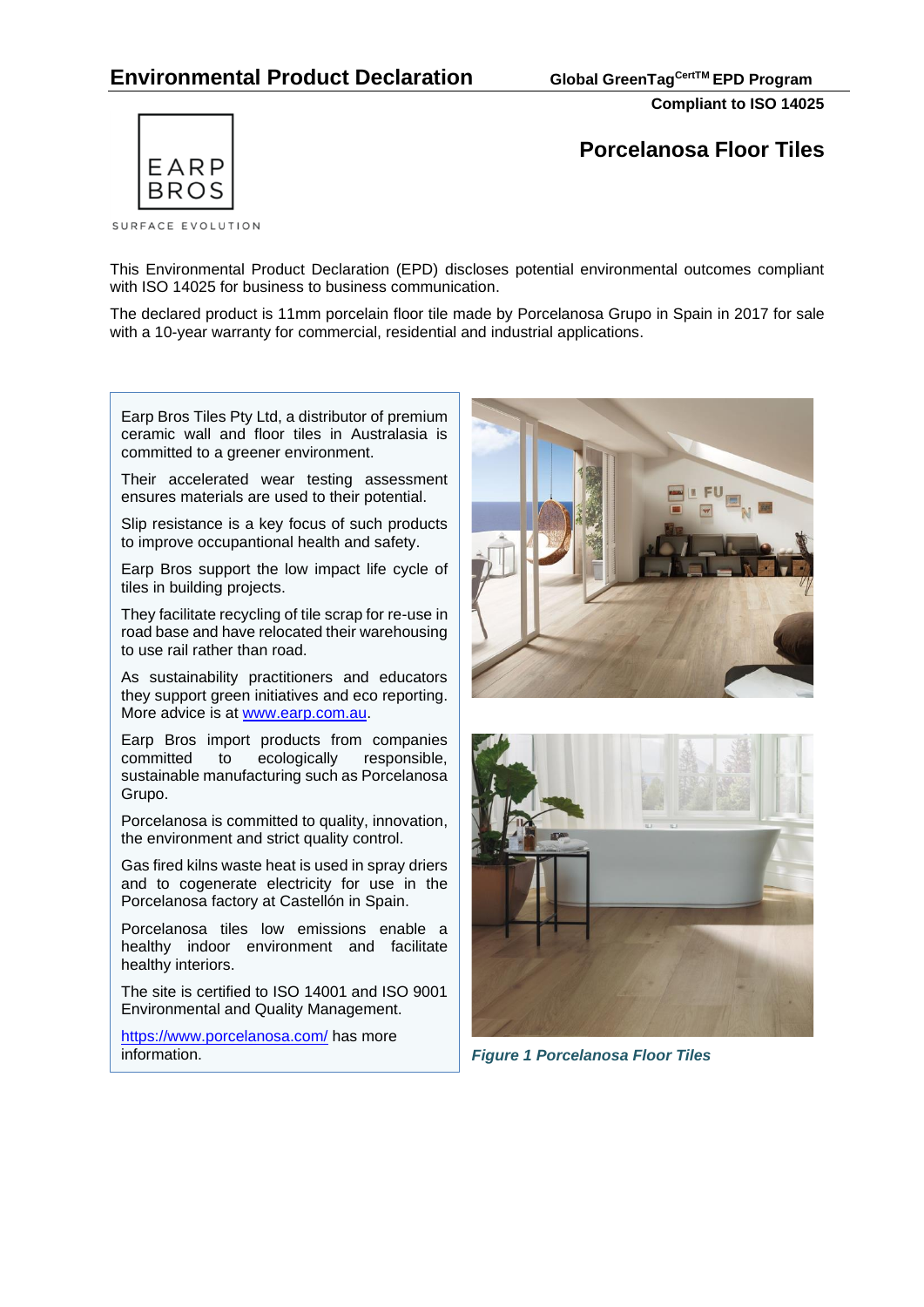# **Environmental Product Declaration Global GreenTagCertTM EPD Program**

**Compliant to ISO 14025**



# **Porcelanosa Floor Tiles**

**Table of Contents**

| <b>Heading</b>                                  | Page |
|-------------------------------------------------|------|
| 1. Details of This Declaration                  | 3    |
| 2. Product Characterisation                     | 3    |
| 3. Verification of this Declaration             | 3    |
| 4. Green Star® Certified Credits                | 3    |
| 5. Packaging, Installation, Use & Disposal      | 4    |
| 6. Whole of life Performance                    | 4    |
| 7. Base Material Origin and Detail              | 4    |
| 8. Inventory And Impact Results                 | 5    |
| 9. Supply Chain Modelling                       | 6    |
| 10. Life Cycle Assessment Method                | 7    |
| 11. Data Sources Representativeness and Quality | 8    |
| 12. Supply Chain Modelling Assumptions          | 9    |
| 13. References for this LCA & EPD               | 10   |
| 14. Reviewers Report Conclusions                | 11   |

Different program EPDs may not be comparable as e.g. Australian transport is more than elsewhere. **Further explanatory information is found at** <http://www.globalgreentag.com/> or contact: [certification1@globalgreentag.com](mailto:certification1@globalgreentag.com) © This EPD remains the property of Global GreenTag Pty Ltd.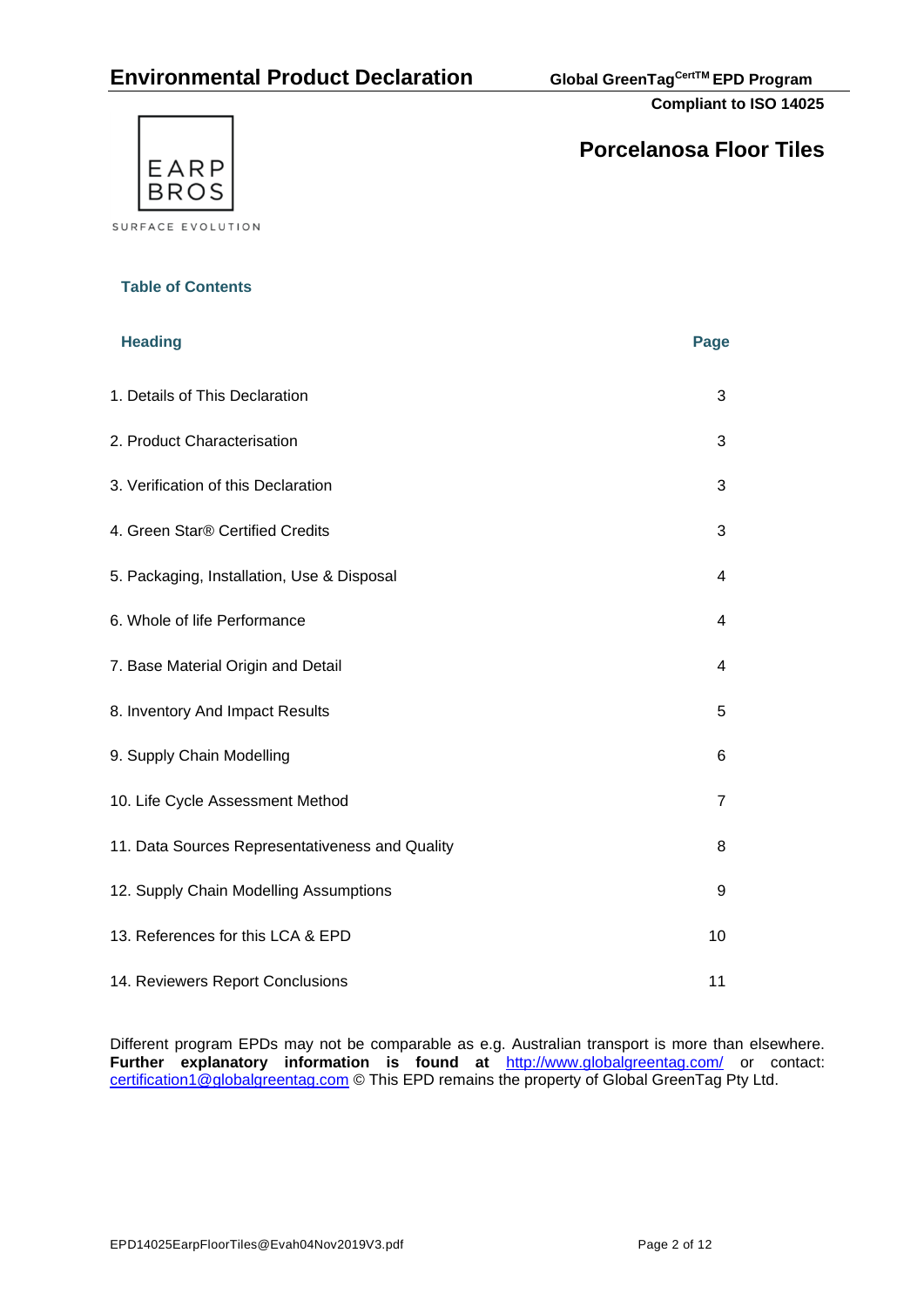**Compliant to ISO 14025**



SURFACE EVOLUTION

## **1. Details of This Declaration**

| Program<br><b>Operator</b> | GreenTag Global Pty Ltd hereafter called Global GreenTag<br>noted at<br>www.globalgreentag.com |
|----------------------------|------------------------------------------------------------------------------------------------|
| <b>EPD Number</b>          | EB: FT 01-2019                                                                                 |
| Date issue                 | 1st October 2019                                                                               |
| <b>Validity</b>            | 1st October 2022                                                                               |
| <b>Reference PCR</b>       | Compliant with PCR: WAF: 2017                                                                  |
| <b>Time</b>                | Made in and sold from 2017 for 20 years use                                                    |
| Geography                  | Made in Spain. Uses are assumed as for Australasia.                                            |
| <b>Application</b>         | Commercial, Residential, Industrial building in-/exterior wet/dry area floor covering          |
| <b>Declared Unit</b>       | Porcelanosa 11mm floor tile per m <sup>2</sup> cradle to gate                                  |
| <b>Functional unit</b>     | Porcelanosa 25.7kg/m <sup>2</sup> floor tiles 20-year use cradle to grave                      |

## **2. Product Characterisation**

| <b>Definition</b> | 11mm tile made by Porcelanosa Grupo Pty Ltd for in-/exterior wet/dry area floor<br>covering      |
|-------------------|--------------------------------------------------------------------------------------------------|
| <b>Standard</b>   | ISO 13006:2018(en) Ceramic tiles - Definitions, classification, characteristics and<br>marketing |

## **3. Verification of this Declaration**

This EPD was approved on 1st October 2019 according to requirements of ISO14025 8.1.3b.

| <b>Role</b>                    | <b>Name</b>    | <b>Position</b>                           | <b>Signature</b>              |
|--------------------------------|----------------|-------------------------------------------|-------------------------------|
| <b>PCR Review Chair</b>        | Murray Jones   | Ecquate Pty Ltd CEO                       | /V\ %\*3%                     |
| <b>LCA &amp; EPD Developer</b> | Delwyn Jones   | The Evah Institute CEO                    |                               |
| 3rd Party LCI Verifier         | Mathilde Vlieg | VliegLCA Consultant                       | amm Vleg<br>$-04 - 11 - 2019$ |
| <b>Internal EPD Audit</b>      | David Baggs    | Global GreenTag CEO<br>& Program Director |                               |

## **4. Green Star® Certified Credits**

Products are relevant to the Green Building Council of Australia's (GBCA) Green Star® scheme. If required this EPD is evidence the declared product meets the following Green Star® credits. It may be used as evidence in Green Star® submissions for those credits. The product is certified by GBCA recognised Global GreenTag GreenRate to meet the following credits of Green Star®:

- Interiors V1.2: Sustainable Products, Indoor Pollutants
- Design and As Built V1.2: Sustainable Product, Indoor Pollutants
- Performance V1.2: Refurbishment Materials

#### **[GBCA Disclaimer](http://www.ecospecifier.com.au/rating-tools/gbca-disclaimer/gbca-disclaimer.aspx)**

Green Star® is a registered mark of the Green Building Council of Australia (GBCA). Assessments shall not be reproduced in part at any time. Rating Tools and Technical Manuals are subject to change by the GBCA. This EPD provides Technical Opinion and as such is not endorsed by the GBCA or its agents. Green Star® Technical Manuals give technical details of credit requirements.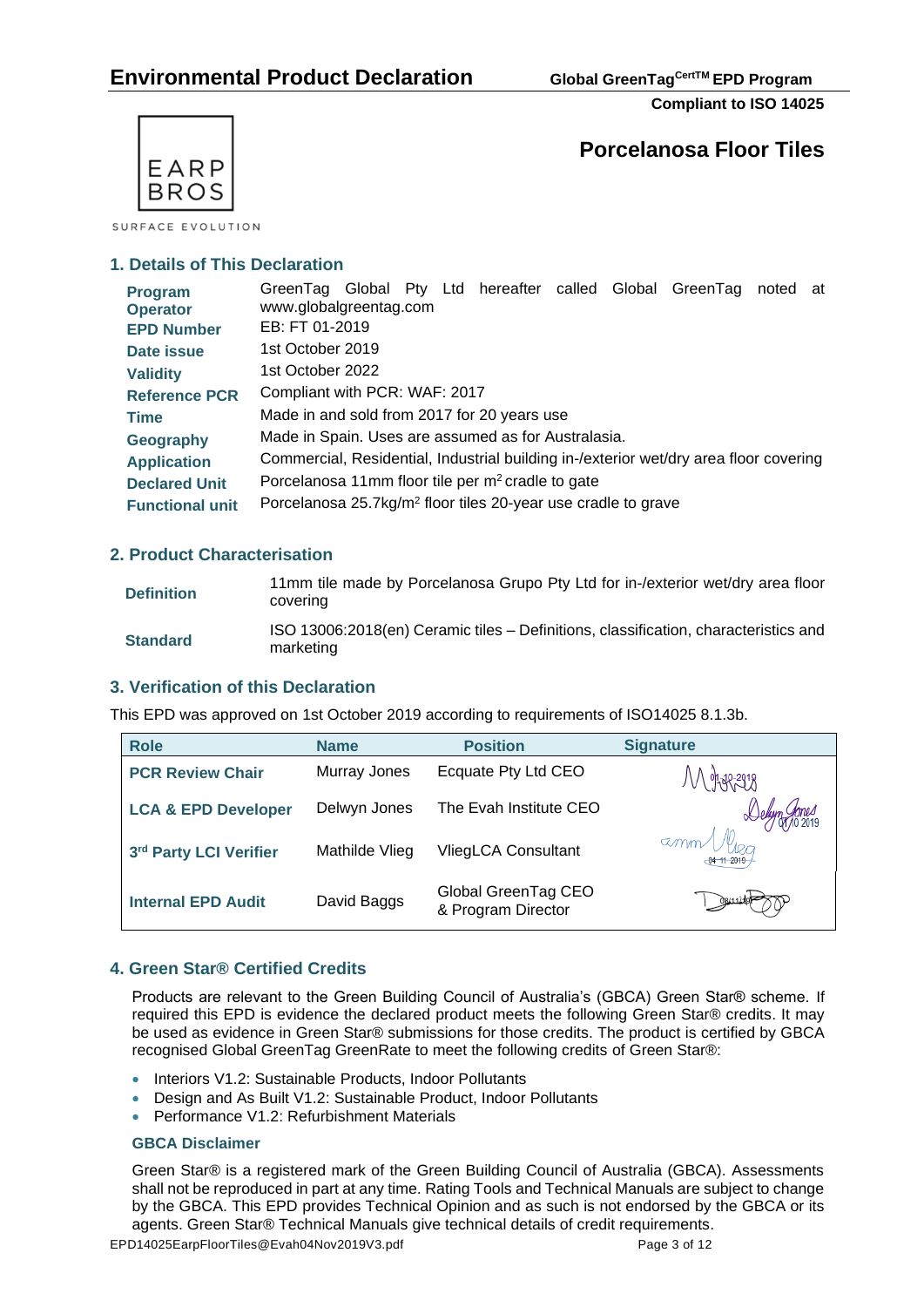



SURFACE EVOLUTION

## **5. Packaging, Installation, Use & Disposal**

| <b>Packaging</b>                                                                                                                  | Cardboard forms & cartons, plastic wrap & strapping on reused pallets.<br>Residential and commercial refits vary but 20-year life is assumed typical.                                                                                   |  |  |  |  |  |  |  |
|-----------------------------------------------------------------------------------------------------------------------------------|-----------------------------------------------------------------------------------------------------------------------------------------------------------------------------------------------------------------------------------------|--|--|--|--|--|--|--|
| <b>Service life</b>                                                                                                               | Apart from compliance to occupational and workplace health safety and                                                                                                                                                                   |  |  |  |  |  |  |  |
| <b>Health Safety &amp;</b><br>environmental laws no additional personal protection is considered essential.<br><b>Environment</b> |                                                                                                                                                                                                                                         |  |  |  |  |  |  |  |
| Mill scrap is reused. Installation scrap of 5% is assumed to landfill.<br><b>Residual Scrap</b>                                   |                                                                                                                                                                                                                                         |  |  |  |  |  |  |  |
| <b>Maintenance &amp;</b><br><b>Cleaning</b><br><b>Scenario</b>                                                                    | The recommended cleaning and maintenance operations raise no ecosystem or<br>human health concerns. Care and maintenance guides are on company websites.<br>Weekly detergent spray, light mop, monthly wet machine scrub and cloth dry. |  |  |  |  |  |  |  |
| <b>Recycling</b>                                                                                                                  | Home, fabrication and installation scrap is reworked into new product.                                                                                                                                                                  |  |  |  |  |  |  |  |
| Re-use                                                                                                                            | This study assumes 60% product is serviceable for reuse over 40 more years.                                                                                                                                                             |  |  |  |  |  |  |  |
| <b>Disposal</b>                                                                                                                   | It assumes 30% is recycled. Incineration is rare in Australia so none is modelled.                                                                                                                                                      |  |  |  |  |  |  |  |

## **6. Whole of life Performance**

| <b>Health</b><br><b>Protection</b>            | The product does not contain levels of carcinogenic, toxic or hazardous<br>substances that warrant ecological or human health concern cradle to grave. No<br>issues or red-light concerns existed for product human or ecological toxicity. |
|-----------------------------------------------|---------------------------------------------------------------------------------------------------------------------------------------------------------------------------------------------------------------------------------------------|
| <b>Effluent</b>                               | The LCI results raised no red-light concerns in emissions to water <sup>1</sup> .                                                                                                                                                           |
| <b>Waste</b>                                  | Cradle to grave waste to landfill was 1% hazardous and 99% non-hazardous.                                                                                                                                                                   |
| <b>Environmental</b><br><b>Protection</b>     | Continuous improvement under the maker's ISO14001 EMS aims to avoid toxics,<br>waste and pollution plus reduce their material and energy use.                                                                                               |
| <b>Environmental</b><br><b>Health Effects</b> | Installed products are certified as having VOC's compliant with Green Star® IEQ<br>VOC credits for indoor environment <sup>2</sup> quality credits. No other potential in-use<br>impacts on environment or health are known.                |

## **7. Base Material Origin and Detail**

Table 1 lists key components all by function, type, key operation and % mass amount.

| <b>Table 1 Base Material</b> |                  |                                        |             |          |  |  |  |  |
|------------------------------|------------------|----------------------------------------|-------------|----------|--|--|--|--|
| <b>Function</b>              | <b>Component</b> | <b>Production</b>                      |             | $\%$     |  |  |  |  |
| Ceramic                      | Clay             | Quarry, Crush, Blend, Wet-mill         | UK, Ukraine | >35 < 40 |  |  |  |  |
| Flux                         | Feldspar         | Quarry, Crush, Mill, Mesh, Blend       | Turkey      | >27<32   |  |  |  |  |
| Ceramic                      | Dolomite         | Quarry, Crush, Mill, Mesh, Dry         | Spain       | >25<30   |  |  |  |  |
| Filler                       | Home scrap       | Quarry, Mill, Mesh, Dry, Kiln, Crush   | Spain       | >5 < 10  |  |  |  |  |
| Coalescent                   | Sand             | Quarry, Dry, Mesh, Blend               | Spain       | >5 < 10  |  |  |  |  |
| Glaze                        | Frit enamel      | Quarry, Crush, Mill, Mesh, Blend       | Spain       | >2 < 5   |  |  |  |  |
| Decore                       | Pigment          | Acquire, Refine, Polymerise, Mill, Dry | Spain       | < 0.1    |  |  |  |  |

<sup>1</sup> According with national standards in ANZECC Guideline for Fresh & Marine Water Quality (2000) 2 in accordance with national standards and practice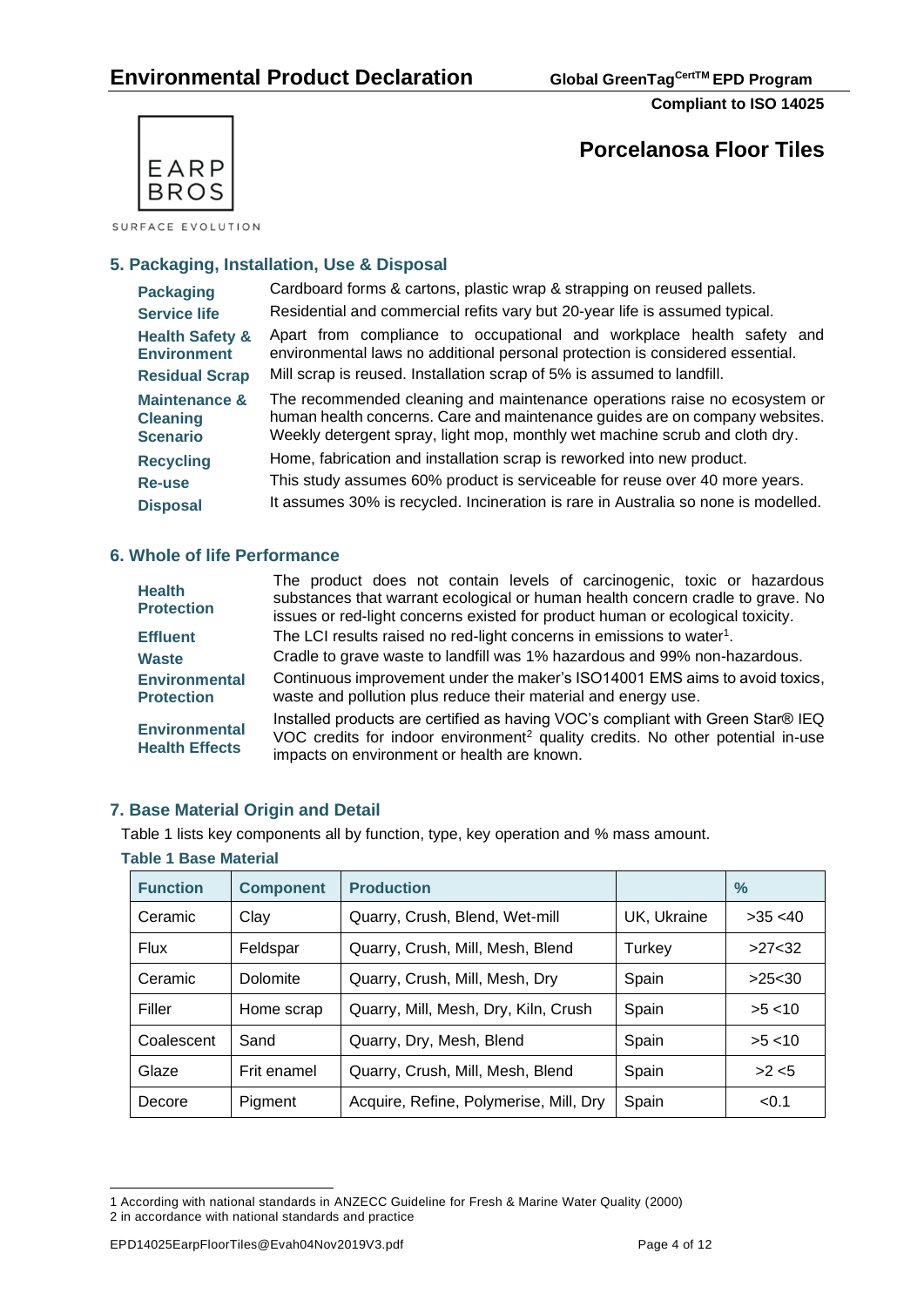

**Porcelanosa Floor Tiles**

## **8. Inventory And Impact Results**

Figures 2 depicts the scope and operations from acquiring resources to end of life.

Table 2a shows key inventory results; Table 2b lists inventory results of material use and Table 2c shows Life Cycle Impact Assessment results per functional unit for 20 years product use, all cradle to end of life.

| Table 2a Inventory Results/m <sup>2</sup> Functional Unit |                   |               |  |  |  |  |  |
|-----------------------------------------------------------|-------------------|---------------|--|--|--|--|--|
| <b>Material Input</b>                                     | <b>Unit</b>       | <b>Result</b> |  |  |  |  |  |
| <b>Product mass</b>                                       | kg/m <sup>2</sup> | 25.7          |  |  |  |  |  |
| <b>Fossil Fuel</b>                                        | MJ                | 340           |  |  |  |  |  |
| <b>Recovered Energy</b>                                   | MJ                | 1.2           |  |  |  |  |  |
| <b>Finite Feedstock</b>                                   | MJ                | 58            |  |  |  |  |  |
| <b>Nuclear Energy</b>                                     | MJ                | 4.0           |  |  |  |  |  |
| <b>Hydrogen Energy</b>                                    | MJ                | 0.40          |  |  |  |  |  |
| <b>Total Non-Renewable Energy</b>                         | MJ                | 345           |  |  |  |  |  |
| <b>Biomass Fuel</b>                                       | MJ                | 4.2           |  |  |  |  |  |
| <b>Hydro Power</b>                                        | MJ                | 8.09          |  |  |  |  |  |
| <b>Geothermal</b>                                         | MJ                | 1.9E-03       |  |  |  |  |  |
| <b>Solar Energy</b>                                       | MJ                | 2.63          |  |  |  |  |  |
| <b>Wave/Tidal</b>                                         | MJ                | 6.59          |  |  |  |  |  |
| <b>Renewable Feedstock</b>                                | MJ                | 16            |  |  |  |  |  |
| <b>Renewable Primary Energy</b>                           | MJ                | 14            |  |  |  |  |  |
| <b>Gross Energy &amp; Feedstock</b>                       | MJ                | 440           |  |  |  |  |  |

#### **Table 2b Material Input/m<sup>2</sup> Functional Unit**

| <b>Material Input</b> | <b>Unit</b> | <b>Result</b> |
|-----------------------|-------------|---------------|
| <b>Embodied Water</b> | klitre      | 0.77          |
| <b>Recycled Water</b> | klitre      | 0.34          |

#### **Table 2c Impact Results in Potentials/m<sup>2</sup> Functional Unit**

| <b>Impact Potential</b>                          | <b>Unit</b>            | <b>Result</b> |
|--------------------------------------------------|------------------------|---------------|
| <b>Climate Change from Global Warming</b>        | kg CO <sub>2e100</sub> | 27            |
| <b>Depletion of Stratospheric Ozone</b>          | $kg$ R11 $_e$          | 1.6E-09       |
| <b>Acidification of lands and waters</b>         | kg SO <sub>2e</sub>    | 0.26          |
| <b>Eutrophication of waters</b>                  | $kg PO43-e$            | 0.016         |
| <b>Ecosystem Quality Damages</b>                 | PDF*m <sup>2*</sup> yr | $5.4E - 0.5$  |
| <b>Human Health Damages</b>                      | <b>DALY</b>            | $2.2E-03$     |
| <b>Abiotic Resource Depletion of Fossil Fuel</b> | <b>MJ</b> surplus      | 23            |
| <b>Abiotic Resource Depletion of Minerals</b>    | <b>MJ</b> surplus      | 0.30          |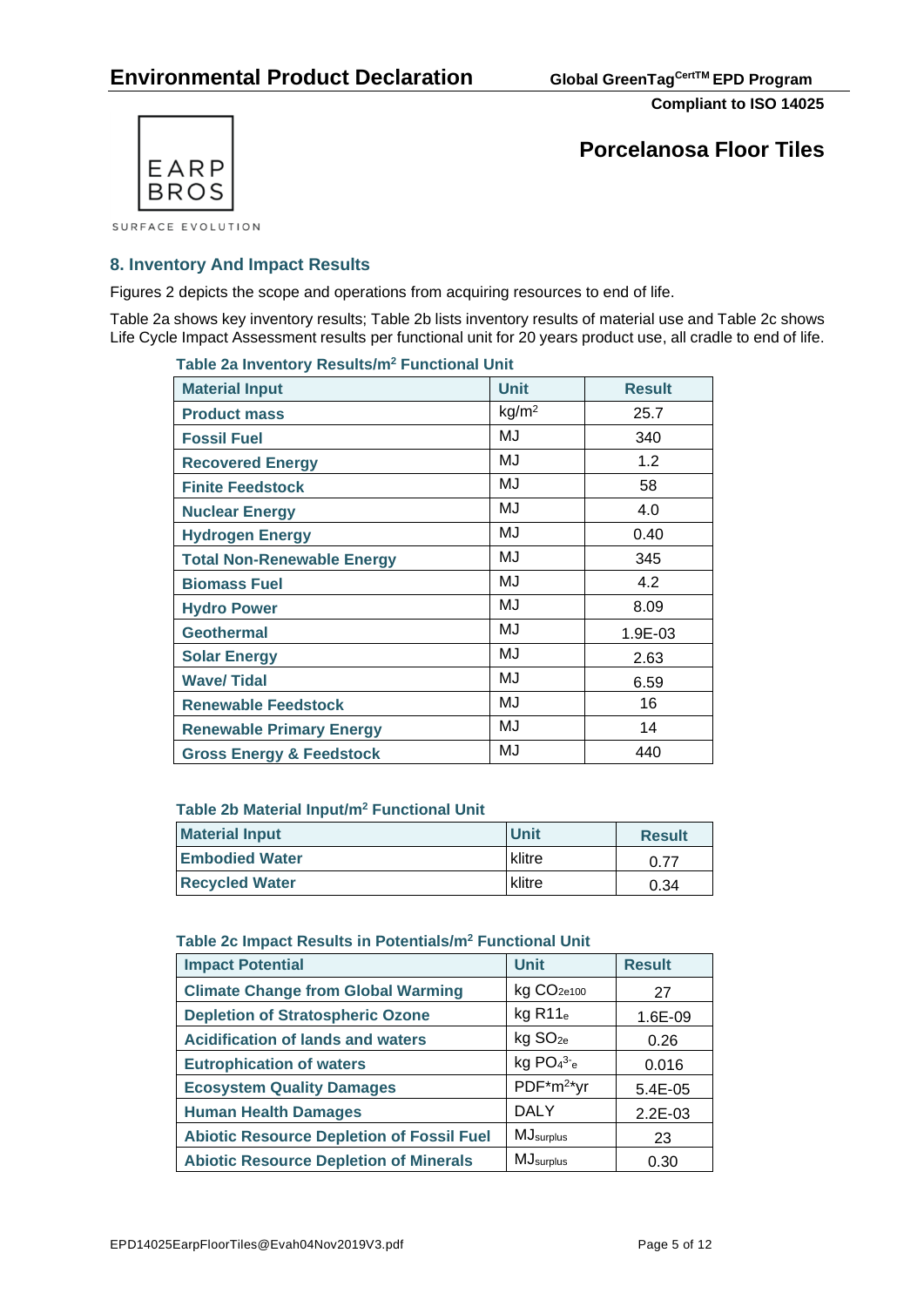

**Porcelanosa Floor Tiles**

SURFACE EVOLUTION

## **9. Supply Chain Modelling**

Processes to acquire, refine, transport, fabricate, coat, use, clean, repair, reuse and dispose of metal, masonry, ceramic, timber, glass, plastic and composites are modelled. A flow chart in Figure 2 shows key product supply chain operations from cradle to fate. These include those of:

- Mining, extracting and refining resources to make commodities and packaging;
- Acquiring, cultivating, harvesting, extracting, refining produce and biomass;
- Fuel production to supply power and process energy and freight;
- Chemicals use in processing resources, intermediates and ancillaries;
- Process energy, fuel and freight of resources, intermediates and ancillaries;
- Use, cleaning, recoating, repair, recycling, reuse and landfill, as well as
- Infrastructure process energy transformed and material wear loss e.g. tyres.



*Figure 2 Major Product Operations*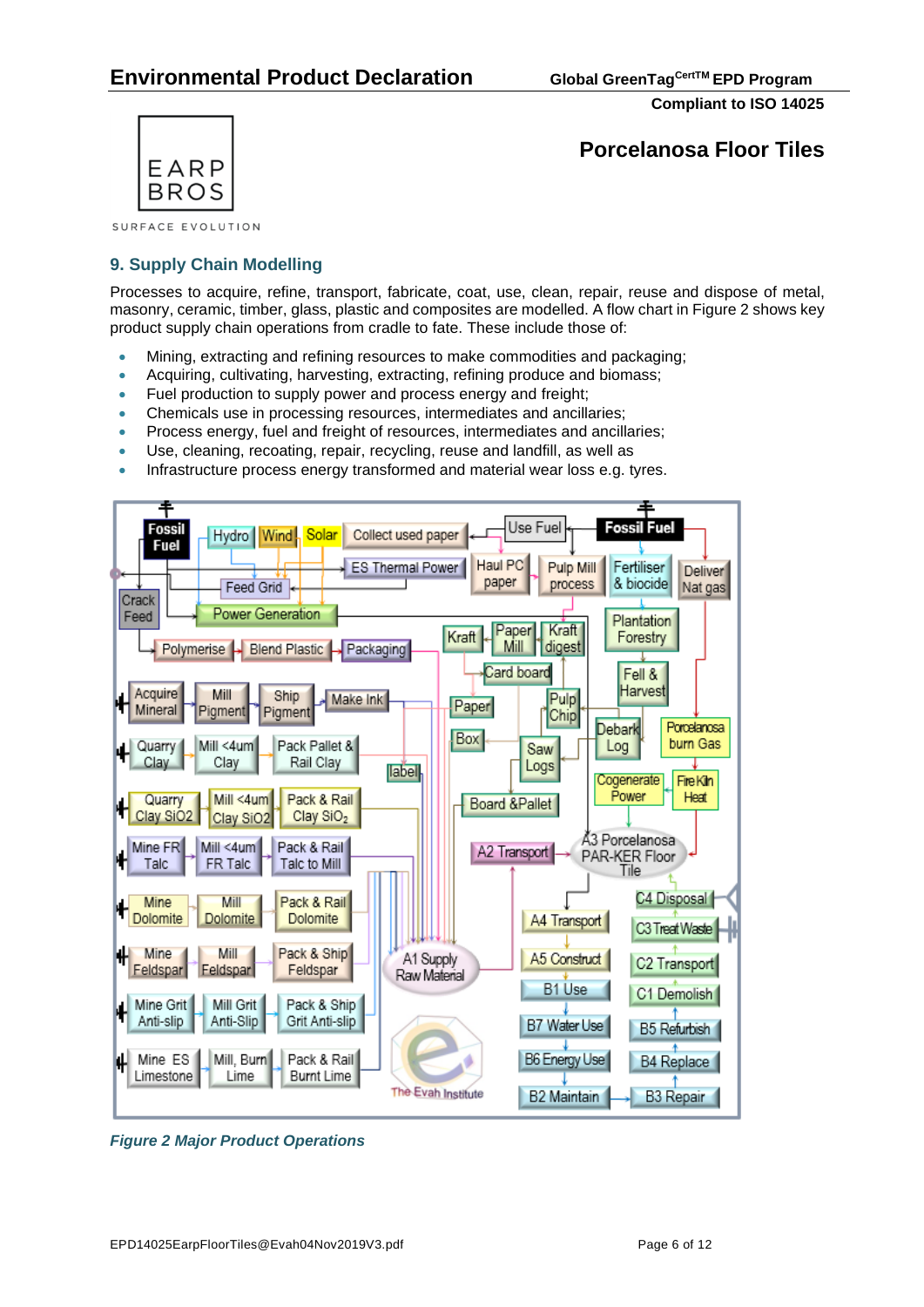

# **Porcelanosa Floor Tiles**

SURFACE EVOLUTION

## **10. Life Cycle Assessment Method**

| <b>LCA Author</b>      | The Evah Institute as described at www.evah.com.au                                                                                                                                                                                                                                                                                                                                                                                                                     |           |                   |           |                   |                                                              |                                    |           |                |                |                |            |               |          |       |           |           |          |
|------------------------|------------------------------------------------------------------------------------------------------------------------------------------------------------------------------------------------------------------------------------------------------------------------------------------------------------------------------------------------------------------------------------------------------------------------------------------------------------------------|-----------|-------------------|-----------|-------------------|--------------------------------------------------------------|------------------------------------|-----------|----------------|----------------|----------------|------------|---------------|----------|-------|-----------|-----------|----------|
| <b>Study Period</b>    | Factory data was collected from 2015 to 2018                                                                                                                                                                                                                                                                                                                                                                                                                           |           |                   |           |                   |                                                              |                                    |           |                |                |                |            |               |          |       |           |           |          |
| <b>LCA Method</b>      | Compliant with ISO 14040 and ISO 14044 Standards<br>The Evan Institute                                                                                                                                                                                                                                                                                                                                                                                                 |           |                   |           |                   |                                                              |                                    |           |                |                |                |            |               |          |       |           |           |          |
| <b>LCIA</b> method     | EcoIndicator 99 Life Cycle Impact (LCIA) Assessment                                                                                                                                                                                                                                                                                                                                                                                                                    |           |                   |           |                   |                                                              |                                    |           |                |                |                |            |               |          |       |           |           |          |
| <b>Scope</b>           | Cradle to Fate including all supply chain phases and stages depicted in Figure a.                                                                                                                                                                                                                                                                                                                                                                                      |           |                   |           |                   |                                                              |                                    |           |                |                |                |            |               |          |       |           |           |          |
| <b>Phases</b>          | The LCA covered all known flows in all known stages cradle to end of life fate.                                                                                                                                                                                                                                                                                                                                                                                        |           |                   |           |                   |                                                              |                                    |           |                |                |                |            |               |          |       |           |           |          |
| <b>Assumptions</b>     | Use is to typical Australian Facility Management professional practice.                                                                                                                                                                                                                                                                                                                                                                                                |           |                   |           |                   |                                                              |                                    |           |                |                |                |            |               |          |       |           |           |          |
| <b>Scenarios</b>       | Use, cleaning, maintenance plus disposal and re-use were scenario-based using<br>Facility Management Association denoted and published typical operations.                                                                                                                                                                                                                                                                                                             |           |                   |           |                   |                                                              |                                    |           |                |                |                |            |               |          |       |           |           |          |
|                        | The LCA system boundary depicted in Figure a includes all operations                                                                                                                                                                                                                                                                                                                                                                                                   |           |                   |           |                   |                                                              |                                    |           |                |                |                |            |               |          |       |           |           |          |
| <b>System</b>          | • A1-A3 production with upstream supply & transport;                                                                                                                                                                                                                                                                                                                                                                                                                   |           |                   |           |                   |                                                              |                                    |           |                |                |                |            |               |          |       |           |           |          |
| <b>Boundaries</b>      | • A4 package & deliver & A5 construct;                                                                                                                                                                                                                                                                                                                                                                                                                                 |           |                   |           |                   |                                                              |                                    |           |                |                |                |            |               |          |       |           |           |          |
|                        | • B1 use with cleaning, B2 maintain, B3 repair, B5 refurbish,                                                                                                                                                                                                                                                                                                                                                                                                          |           |                   |           |                   |                                                              |                                    |           |                |                |                |            |               |          |       |           |           |          |
|                        | • C1 demolish, C2 transport and C4 disposal                                                                                                                                                                                                                                                                                                                                                                                                                            |           |                   |           |                   |                                                              |                                    |           |                |                |                |            |               |          |       |           |           |          |
| <b>Processes</b>       | All significant resource acquisition, water, fuel & energy use, power generation &<br>distribution, freight, refining, intermediates, manufacture, scrap re-use and goods<br>inwards packaging are included cradle to gate. Cradle to Grave scope includes<br>packing and dispatch as well as installation, use, maintenance, landfill waste and<br>emission flows from all supply chain operations involved to make, pack and install<br>repair and demolish product. |           |                   |           |                   |                                                              |                                    |           |                |                |                |            |               |          |       |           |           |          |
| Modeling               |                                                                                                                                                                                                                                                                                                                                                                                                                                                                        |           | Actual            |           | Scenarios         |                                                              |                                    |           |                |                |                |            |               |          |       |           | Potential |          |
| <b>Phases</b>          |                                                                                                                                                                                                                                                                                                                                                                                                                                                                        |           |                   |           | Produce Construct |                                                              | Building Fabric &<br>Operation     |           |                |                |                |            | End of life   |          |       |           | Beyond    | Boundary |
| <b>Modules</b>         |                                                                                                                                                                                                                                                                                                                                                                                                                                                                        | A1        | A2 A3 A4          |           |                   | A5                                                           | B1                                 | <b>B2</b> | B <sub>3</sub> | B <sub>4</sub> | B <sub>5</sub> | C1 C2 C3C4 |               |          |       | $D_1, 23$ |           |          |
| <b>Unit Operations</b> | Resource supply                                                                                                                                                                                                                                                                                                                                                                                                                                                        | Transport | anufacturing<br>ž | Transport | Construction      | se<br>D<br>B6 Operating Energy use<br>B7 Operating Water use | Maintain                           | Repair    | Replace        | Refurbish      | Demolish       | Transport  | Process Waste | Disposal | Reuse | Recovery  | Recycling |          |
| <b>Cradle to Grave</b> |                                                                                                                                                                                                                                                                                                                                                                                                                                                                        | Mandatory |                   |           |                   |                                                              | Mandatory for each and every phase |           |                |                |                |            |               |          |       |           | Optional  |          |
| Cradle to Gate+options |                                                                                                                                                                                                                                                                                                                                                                                                                                                                        |           | each phase        |           |                   |                                                              | Optional for each and every phase  |           |                |                |                |            |               |          |       |           | Optional  |          |
| <b>Cradle to Gate</b>  |                                                                                                                                                                                                                                                                                                                                                                                                                                                                        |           |                   |           |                   |                                                              |                                    |           |                |                |                |            |               |          |       |           |           |          |

## *Figure a Phases and Stages Cradle to Grave*

Evah industry databases cover all known domestic and global scope 1 and 2 operations. They exclude scope 3 burdens from capital facilities, equipment churn, noise, dehydration, incidental activity and employee commuting. The databases exist in top zones of commercial global modelling and calculating engines. Electricity supply models in active databases are updated annually. As each project is modelled with new data the databases are updated then audited by  $3<sup>rd</sup>$  party verifiers. Quality control ensures:

- Coverage of place in time with all information for each dataset noted, checked and updated;
- Consistency to Evah guidelines for all process technology, transport and energy demand;
- Completeness of modeling based on in-house reports, literature and industry reviews;
- Plausibility in 2-way checks of LCI input and output flows of data checked for validity, plus
- Mathematical correctness of all calculations in mass and energy balance cross checks.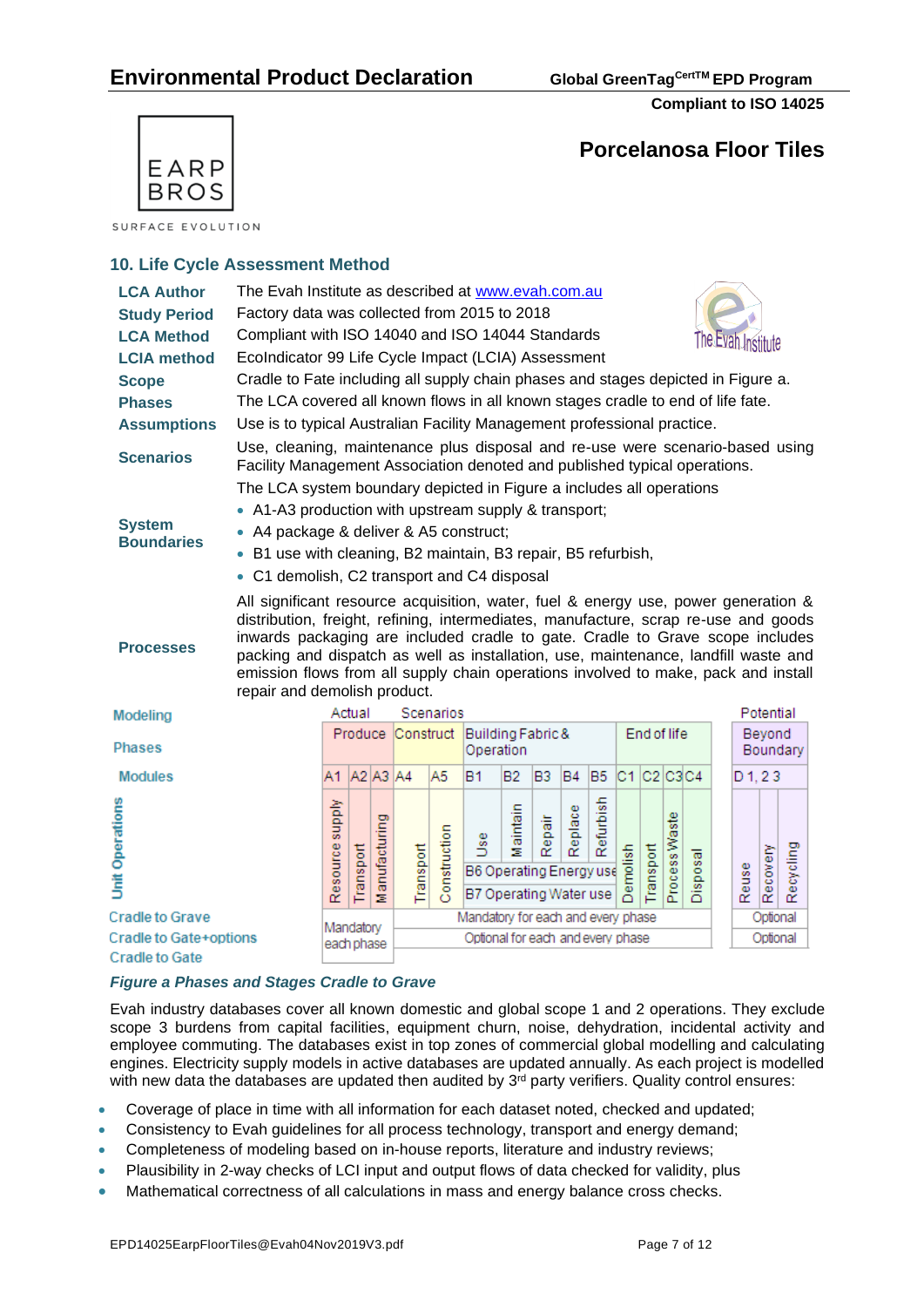**Compliant to ISO 14025**



SURFACE EVOLUTION

## **11. Data Sources Representativeness and Quality**

Primary data used for modelling the state of art of each operation includes all known process for:

- 
- 
- Technology sequences; • Reliance on raw and recycled material;
- Energy and water use; example and reduced process emissions;
- 
- Landfill and effluent plus  **Freight and distribution systems.**

Primary data is sourced from clients, Annual Reports and their publications on corporate locations, logistics, technology use, market share, management systems, standards and commitment to improved environmental performance. Information on operations is also sourced from client:

- Supply chain mills, their technical manuals, corporate annual reports and sector experts, and
- Manufacturing specifications websites and factory site development license applications.

Background data is sourced from the International Energy Agency, IBISWorld, USGS Minerals, Franklin Associates, Boustead 6, Plastics Europe, CML2, Simapro 8, EcoInvent 3 and NREL USLCI model databases. Information on operations is also sourced from:

- Library, document, NPI and web searches, review papers, building manuals and
- Global Industry Association and Government reports on Best Available Technology (BAT).

For benchmarking, comparison and integrity checks inventory data is developed to represent BAT, business as usual and worst practice options with operations covering industry sector supply and infrastructure in Australia and overseas.

Such technology, performance and license conditions were modelled and evaluated across mining, farming, forestry, freight, infrastructure and manufacturing and building industry sectors since 1995.

As most sources do not provide estimates of accuracy, a pedigree matrix of uncertainty estimates to 95% confidence levels of Geometric Standard Deviation<sup>2</sup> ( $\sigma_g$ ) is used to define quality as in Table a<sup>3</sup>.

| <b>Correlation</b> | Metric $\sigma_{q}$ | $U \pm 0.01$      | $U \pm 0.10$<br>$U \pm 0.05$ |               | $U \pm 0.20$ | $U \pm 0.30$   |  |
|--------------------|---------------------|-------------------|------------------------------|---------------|--------------|----------------|--|
| Reporting          |                     | <b>Site Audit</b> | <b>Expert verify</b>         | Region        | Sector       | Academic       |  |
| <b>Reliability</b> | Sample              | >66% trend        | >25% trend                   | $>10\%$ batch | >5% batch    | <1% batch      |  |
|                    | Including           | $>50\%$           | >25%                         | $>10\%$       | $>5\%$       | $< 5\%$        |  |
| <b>Completion</b>  | Cut-off             | $0.01\%$ w/w      | $0.05\%$ w/w                 | $0.1\%$ w/w   | $0.5\%$ w/w  | $1\%$ w/w      |  |
|                    | Data Age            | <3 years          | $\leq$ 5 years               | <10 years     | <15 years    | >16 years      |  |
| <b>Temporal</b>    | <b>Duration</b>     | >3 years          | <3 years                     | <2 years      | 1 year       | <1 year        |  |
| <b>Focus</b>       |                     | <b>Process</b>    | Line                         | Plant         | Corporate    | Sector         |  |
| <b>Geography</b>   | Range               | Continent         | <b>Nation</b>                | Plant         | Line         | <b>Process</b> |  |
| <b>Technology</b>  | <b>Typology</b>     | Actual            | Comparable                   | In Class      | Convention   | In Sector      |  |

**Table a Data Quality Parameters and Uncertainty (U)**

No data set with >±30% uncertainty is used without notation in the LCA as well as the EPD.

<sup>3</sup> Evah Institute data quality control system accords with UNEP SETAC Global LCI Database Quality 2010 Guidelines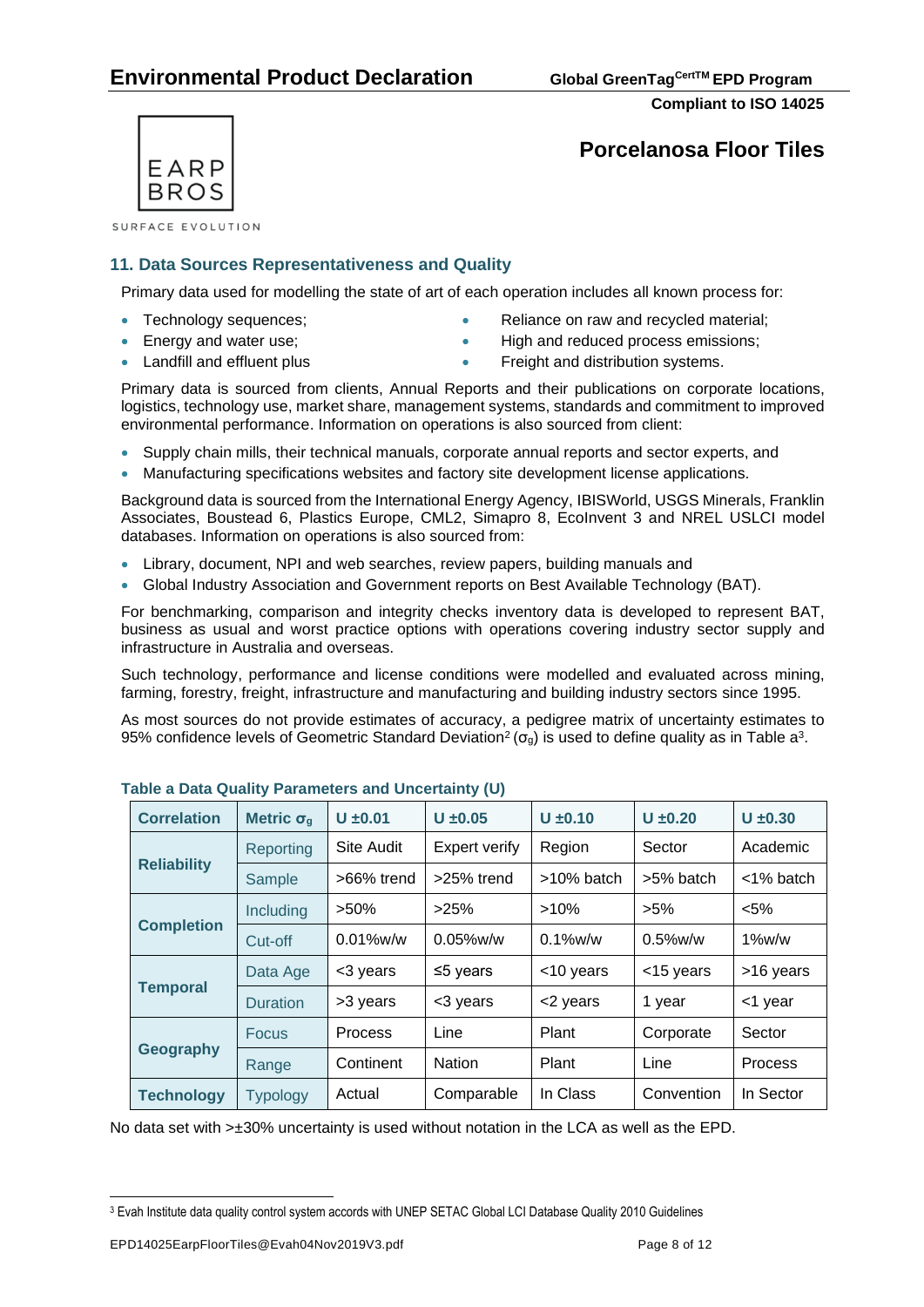

**Porcelanosa Floor Tiles**

SURFACE EVOLUTION

## **12. Supply Chain Modelling Assumptions**

Australian building sector rules and Evah assumptions applied are defined in Table b.

#### **Table b Scope Boundaries Assumptions and Metadata**

| <b>Quality/Domain</b>  | <b>National including Import and Export</b>                                                   |
|------------------------|-----------------------------------------------------------------------------------------------|
| Process Model          | Typical industry practice with currently most common or best (BAT) technology                 |
| Resource flows         | Regional data for resource mapping, fuels, energy, electricity and logistics                  |
| Temporal               | Project & background data was collated 3 years to declaration approval date.                  |
| Geography              | Designated client, site, regional, national, Pacific Rim then global jurisdiction             |
| Representation         | Designated client, their suppliers and energy supply chains back to the cradle                |
| Consistency            | Model all operations by known given operations with closest proximity                         |
| Technology             | Typical of global or Pacific Rim supply chain 3 years to declaration approval date.           |
| <b>Functional Unit</b> | Typical product with cleaning & disposal used for declared years' service life/m <sup>2</sup> |
| <b>System Control</b>  |                                                                                               |
| <b>Primary Sources</b> | Clients and supplier mills, publications, websites, specifications & manuals                  |
| <b>Other Sources</b>   | IEA, USGS Minerals, IBISWorld, Boustead, Government & Industry reports                        |
| Data mix               | Power grid & renewable shares updated to latest IEA & power generator reports                 |
| Operational            | Company data for process performance, product share, waste and emissions                      |
| Logistics              | Local data is used for power, fuel mix, water supply, logistics share & capacity              |
| New Data Entry         | VliegLCA, Evah Institute; Global Green Tag Researchers at declaration date.                   |
| Data Generator         | Manufacturers, Evah Institute; GGT; Meta: IBIS, Other pre-publication date                    |
| Data Publisher         | The Evah Institute Pty Ltd to Global GreenTag and designated client only                      |
| Persons input          | All contributors cited in Evah & Global GreenTag records or websites                          |
| Data Flow & Mix        |                                                                                               |
| <b>System Boundary</b> | Earth's cradle of all resource & emission flows to end of use, fitout or build life           |
| System flows           | All known from and to air, land, water and community sources & sinks                          |
| Capital inclusions     | Natural stocks∆, industry stockpiles∆, capital wear ∆, system losses and use                  |
| <b>Arid Practice</b>   | Dry technology adopted; Water use is factored by 0.1 as for e.g. Mining                       |
| Transportation         | Distance >20% than EU; >20% fuel efficient larger vehicles, load & distance                   |
| Industrial             | Company or industry sector data for manufacturing and minerals involved                       |
| Mining                 | All raw material extraction is based on Australian or Pacific Rim technology                  |
| Imported fuel          | Mix is from nearest sources is e.g. UAE, SE Asia, Canada or New Zealand                       |
| Finishes               | Processing inputs with finishing burdens are factored in. If not, that is denoted             |
| <b>Validation</b>      |                                                                                               |
| Accuracy               | 10 <sup>th</sup> generation study is $\pm$ 5 to 15% uncertain due to some background data     |
| Completeness           | All significant operations are tracked and documented from the cradle to grave                |
| Precision              | Tracking of >90% flows applies a 90:10 rule sequentially to 99.9% and beyond                  |
| Allocation             | %100 to co products on reaction stoichiometry by energetic or mass fraction                   |
| <b>Burdens</b>         | All resource use from & emissions to community, air, lands & waters are included              |
| Plausibility           | Results are checked and benchmarked against BAT, BAU & worst practice                         |
| Sensitivity            | Calculated U is reported & compared to Bath U RICE & Ecolnvent libraries                      |
| <b>Validity Checks</b> | Are made versus Plastics Europe, Ecobilan, GaBi & or Industry LCA Literature                  |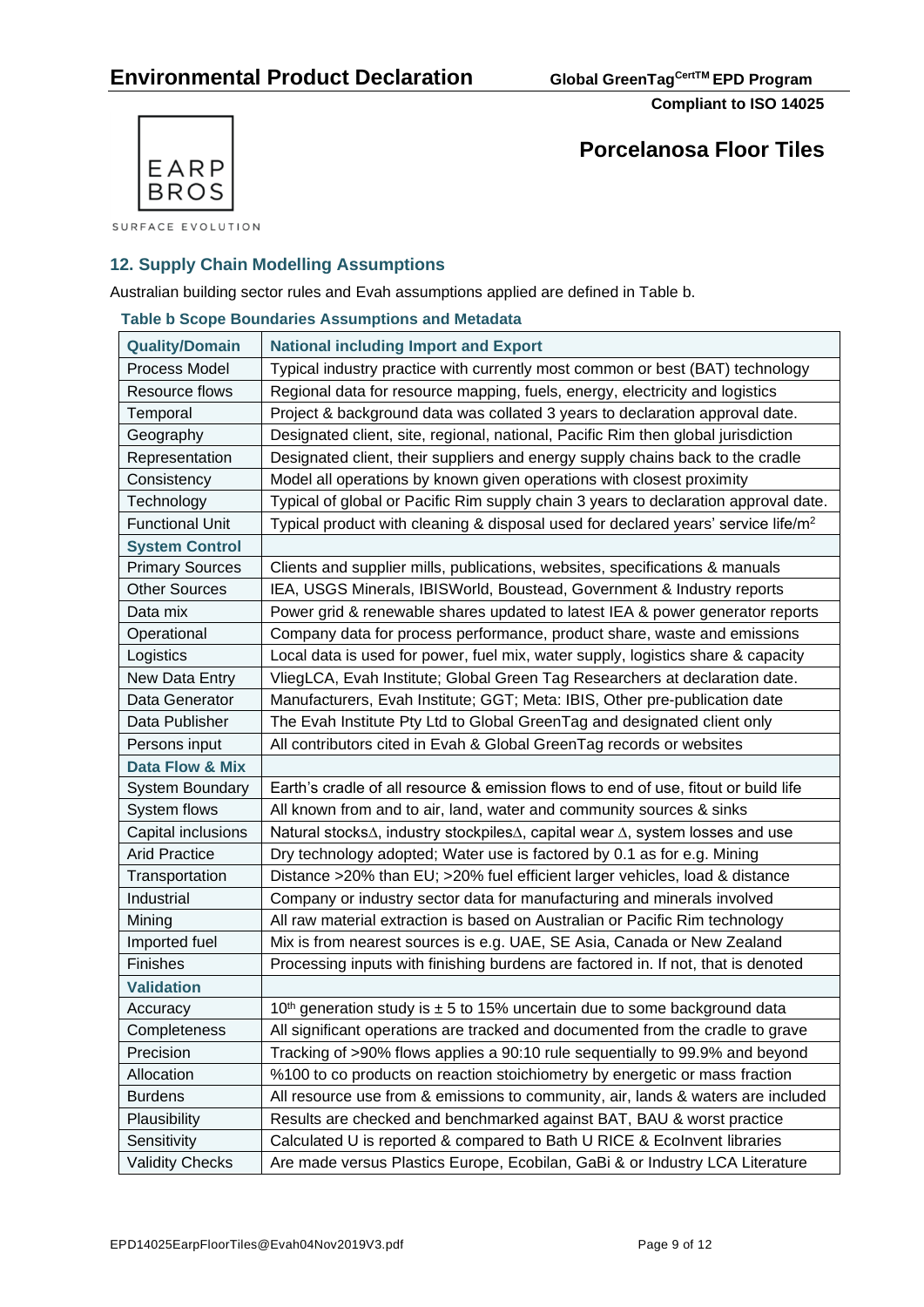

SURFACE EVOLUTION

## **13. References for this LCA & EPD**

Australian & New Zealand [\(ANZECC\) Guidelines For Fresh & Marine Water Quality](http://www.environment.gov.au/topics/water/water-quality/national-water-quality-management-strategy) (2000) <http://www.environment.gov.au/water/quality/national-water-quality-management-strategy> Basel Convention (2011) Control of Transboundary Movement of Hazardous Waste & Disposal <http://www.basel.int/portals/4/basel%20convention/docs/text/baselconventiontext-e.pdf> Boustead (2014) Model 6 LCI database<http://www.boustead-consulting.co.uk/publicat.htm> USA & UK EcoInvent (2016) LCI Model 3 database<http://www.ecoinvent.ch/> EcoInvent, Switzerland Evah (2016) LCA Tools, Databases & Methodology at<http://www.evah.com.au/tools.html> Franklin Associates (2016) US LCI Database <http://www.fal.com/index.html> Eastern Research Group US GreenTag™ Certification (2016) [http://www2.ecospecifier.org/services\\_offered/greentag\\_certification](http://www2.ecospecifier.org/services_offered/greentag_certification) GreenTag™ (2016) Product Category Rules<http://www.globalgreentag.com/greentag-epd-program> Jones D., Mitchell. P. & Watson P. (2004) LCI Database for Australian Commercial Building Material: Report 2001-006-B-15, Sustainable Built Assets, CRC for Construction Innovation Jones D.G et al. (2009) Chapter 3: Material Environmental LCA in Newton P et al., (eds) Technology, Design & Process Innovation in the Built Environment, Taylor & Francis, UK IBISWorld (2014) Market Research,<http://www.ibisworld.com.au/> IBISWorld Australia International Energy Agency (2016) Energy Statistics<http://www.iea.org/countries/membercountries/> ISO 9001:2008 Quality Management Systems Requirements ISO 14001:2004 Environmental management systems: Requirements with guidance for use ISO 14004:2004 EMS: General guidelines on principles, systems & support techniques ISO 14015:2001 EMS: Environmental assessment of sites & organizations (EASO) ISO 14020:2000 Environmental labels & declarations — General principles ISO 14024:2009 Environmental labels & declarations -- Type I Principles & procedures ISO 14025:2006 Environmental labelling & declarations Type III EPDs Principles & procedures ISO 14031:1999 EM: Environmental performance evaluation: Guidelines ISO 14040:2006 EM: Life cycle assessment (LCA): Principles & framework ISO 14044:2006 EM: LCA: Requirement & guideline for data review: LCI; LCIA, Interpretation results ISO 14064:2006 EM: Greenhouse Gases: Organisation & Project reporting, Validation & verification ISO 15392:2008 Sustainability in building construction General principles ISO 15686-1:2011 Buildings & constructed assets Service life planning Part 1: General principles ISO 15686-2:2012 Buildings & constructed assets Service life (SL) planning Part 2: prediction ISO 15686-8:2008 Buildings & constructed assets SL planning Part 8: Reference & estimation ISO 21929-1:2011 Sustainability in building construction Sustainability indicators Part 1: Framework ISO 21930:2007 Building construction: Sustainability, Environmental declaration of building products ISO/TS 21931-1:2010 Sustainability in building construction: Framework for assessment, Part 1: ISO 21932:2013 Sustainability in buildings and civil engineering works -- A review of terminology Plastics Europe (2016) Portal<http://www.plasticseurope.org/plastics-sustainability/eco-profiles.aspx> Pre (2016) SimaPro 8 Software, The Netherlands<http://www.pre-sustainability.com/simapro-manuals> Myhre et al, 2013, Anthropogenic and Natural Radiative Forcing Chapter 8 in Stocker et al (eds.) Climate Change 2013, AR5 of the IPCC, Cambridge U Press UK.<http://www.ipcc.ch/report/ar5/wg1/> Roache S. K. (2012) IMF Report WP/12/115 China's Impact on World Commodity Markets <http://www.imf.org/external/pubs/ft/wp/2012/wp12115.pdf> International Monetary Fund UNEP (2016) Persistent Organic Pollutants<http://www.chem.unep.ch/pops/> The UN USLCI (2016) Life-Cycle Inventory Database [https://www.lcacommons.gov/nrel/search,](https://www.lcacommons.gov/nrel/search) USA U.S. Geological Survey National Minerals (2016)<http://minerals.usgs.gov/minerals/pubs/country/> USA US EPA (2016) Database of Sources of Environmental Releases of Dioxin like Compounds in U.S <http://cfpub.epa.gov/ncea/cfm/recordisplay.cfm?deid=20797> p 1-38, 6-9, USA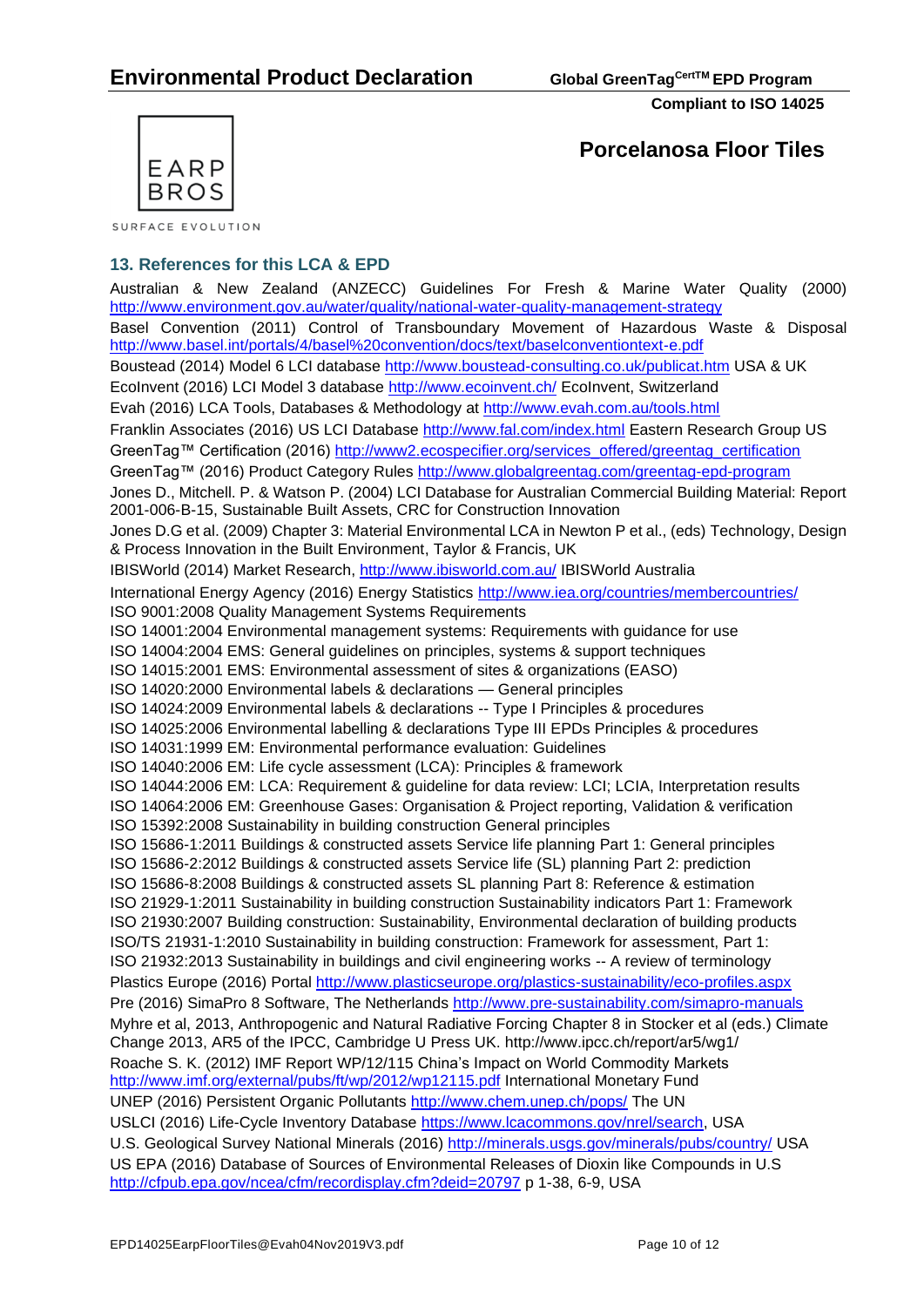

**Porcelanosa Floor Tiles**

## **14. Reviewers Report Conclusions**

The independent LCA reviewer's report confirmed that the LCA project report and addition information addressed the EPD. The verifier was not involved in developing the LCA or EPD and has no conflict of interests from their organisational position.

While the report is confidential its conclusions confirmed that documentation according to set ISO Standard requirements was provided including evidence from the:

#### **The Evah Institute, the LCA developer:**

| a) Recipes of input and output data of unit processes used for LCA calculations              |    |
|----------------------------------------------------------------------------------------------|----|
| b) Datasheets of measures, calculations, estimates and emails with sources as in Table 6     | ٦I |
| e) References to literature and databases from which data was extracted as noted in Table 6  | V  |
| g) Notes on supply chain processes and scenarios satisfying requirements of this Standard    |    |
| i) Embodied Energy shares as used for sensitivity analyses re ISO 14044:2006, 4.5.3.3        |    |
| j) Proof percentages or figures in calculations in the end of life scenario                  |    |
| k) Notes on proof of % and allocation calculations                                           |    |
| o) All operations covered Vs criteria and substantiation used to determine system boundaries |    |

## **Product Manufacturer in:**

| c) Specifications used to create the manufacturer's product                          |  |
|--------------------------------------------------------------------------------------|--|
| d) Citations, references, specifications or regulations & data showing completeness  |  |
| f) Specification demonstrating that the building product can fulfil the intended use |  |

#### **The Certifier Global GreenTag on:**

| I) Notes and calculation of averages of different locations yielding generic data      |  |
|----------------------------------------------------------------------------------------|--|
| m) Substantiating additional environmental information ISO 14025:2006, 7.2.4           |  |
| n) Procedures for data collection, questionnaires, instructions, confidentiality deeds |  |

## **Requiring No Evidence:**

| As the EPD is cradle to grave as well as PCR compliant the independent reviewer did not need to: |            |
|--------------------------------------------------------------------------------------------------|------------|
| h) Substantiate a few stages as all stages were substantiated                                    | $\sqrt{2}$ |
| p) Substantiate alternatives when no other choices and assumptions were applied                  | $\sqrt{ }$ |
| q) Demonstrate consistency for few stages as the same rules in Tables 5 and 6 applied to all.    | $\sqrt{ }$ |